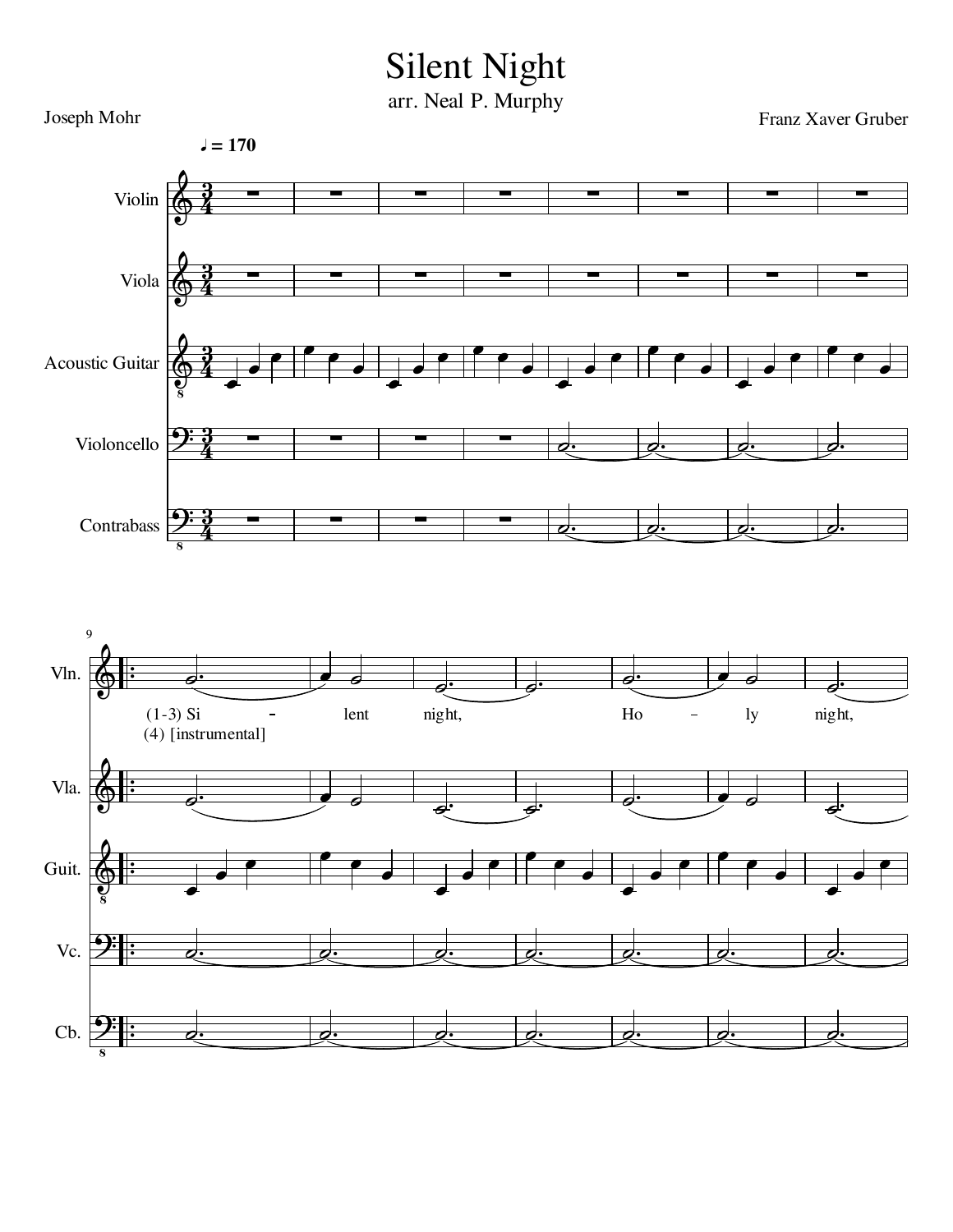



 $\overline{c}$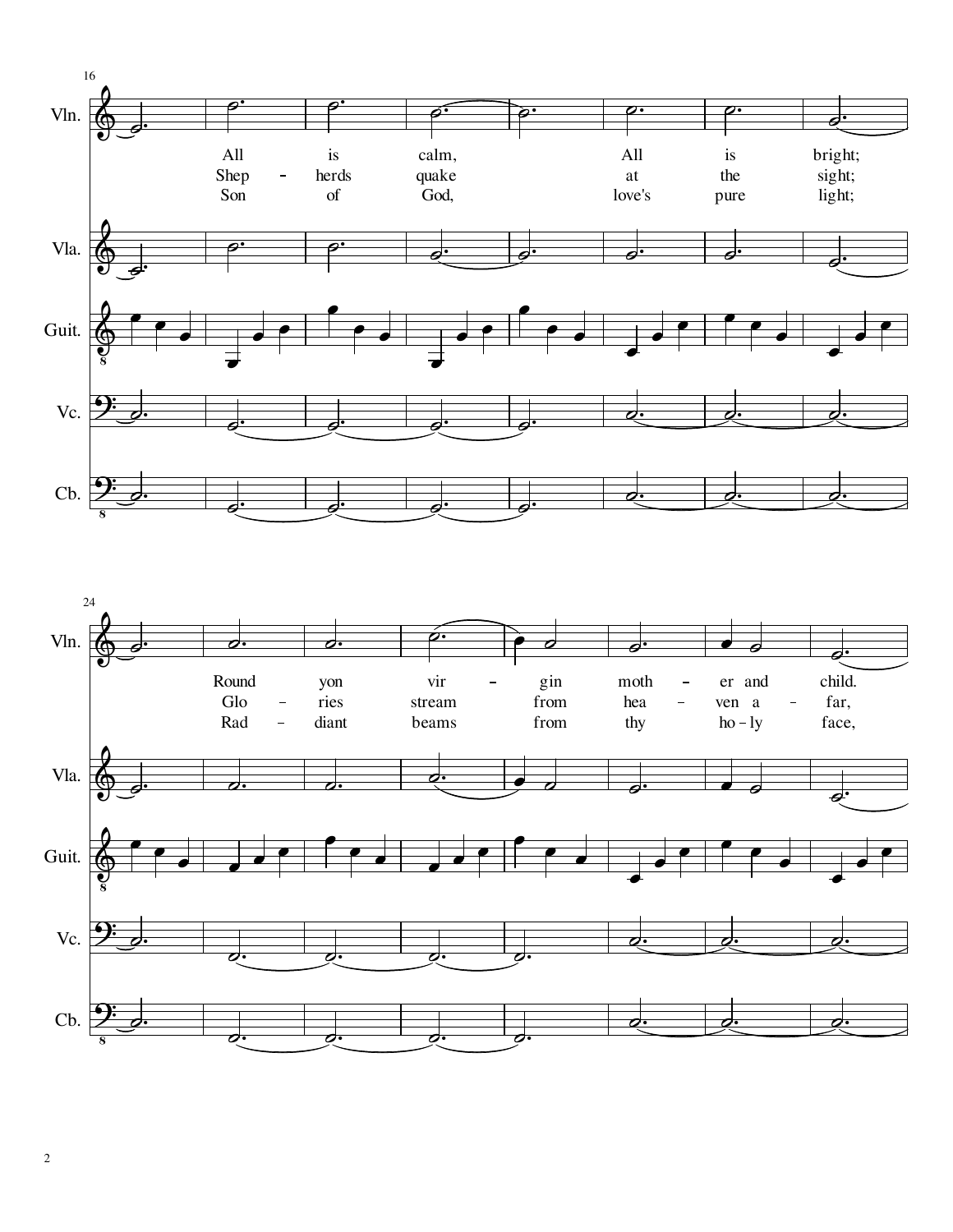